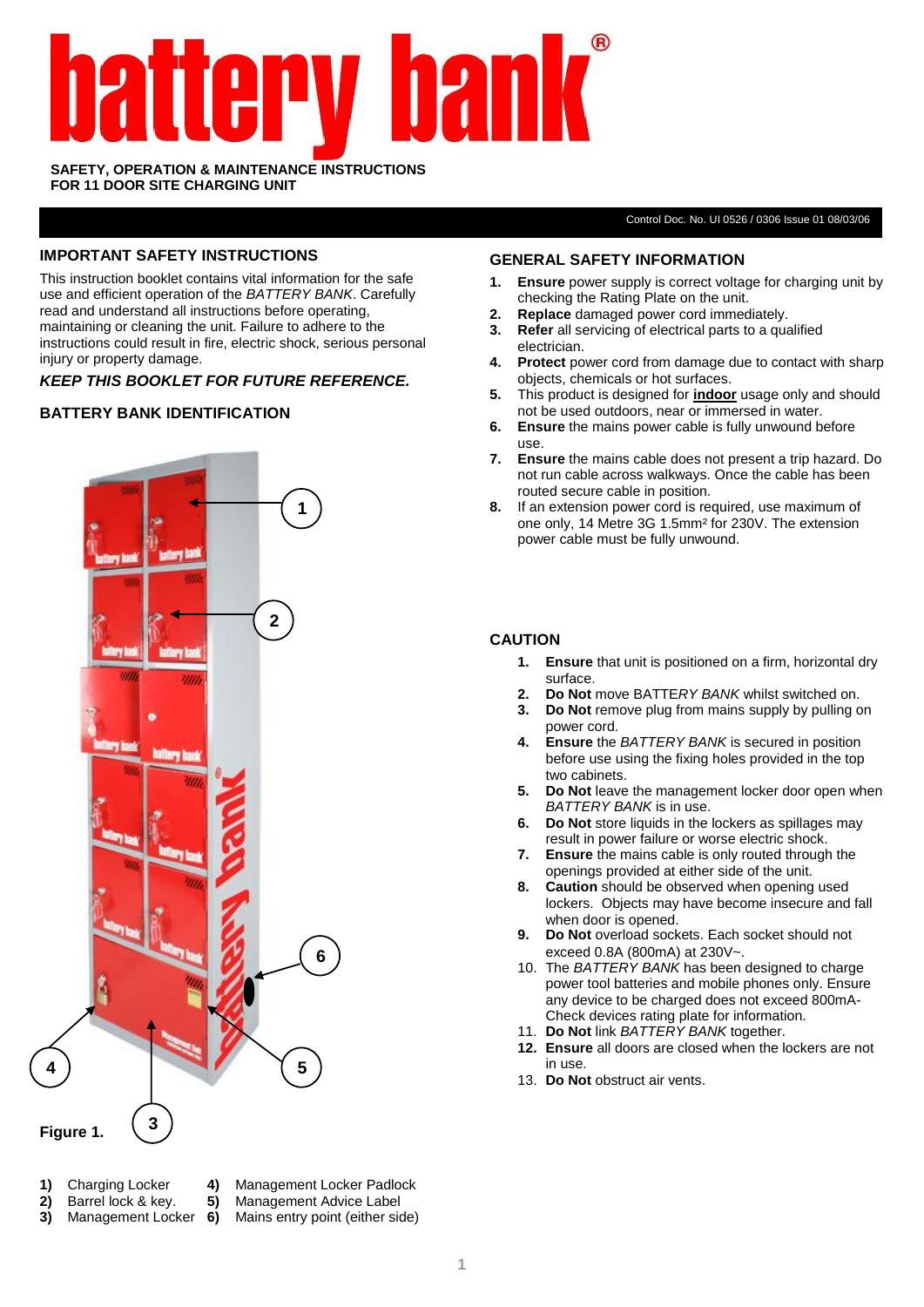### **INSPECT YOUR NEW** *BATTERY BANK***.**

The package should include the following items which should be removed from the packaging carefully and inspected for damage;

*BATTERY BANK* (*with power cord, plug*)

10 Lock barrels, each barrel complete with 2 keys, key ring and a key fob.

1 Management locker padlock complete with 2 keys, key ring and a key fob.

## **GENERAL OPERATIONAL INFORMATION**

The *BATTERY BANK* is used with an electrical supply of 230V~ 50Hz 16A (see Rating Plate).

Birchwood recommend the use of the *Defender* 230V 16A Blue plug. (*Part No. E884125*).

### **TO USE**

- 1. Insert appliances to be charged into the locker. Plug into the RCD socket, ensure the sockets are set to on.
- 2. Do not store other items within the lockers during charging which may restrict air flow through the cabinet and cause overheating.
- 3. Insert £1 coin into the lock and close door, lock door and remove key.
- **4.** To access cabinet insert key and open door, collect £1 coin and remove items. The key will remain in the door until next use.

# **FITTING THE LOCKS INTO THE BARRELS**

Fitting the key barrels into the £1 return lock mechanism is a very simple procedure, which is only required once on first assembly. Ensure the key barrel and lock are aligned correctly. To align position the key as illustrated in fig.2. Ensure the key barrel is positioned with the key at approximately 11 o'clock. You will note there is a notch, which can be viewed in the barrel, which aligns with a notch on the coin return mechanism. Push the key barrel into position**.** Once the key has been positioned you cannot remove it until a £1 coin has been inserted into the lock.





## Figure 2.

Please note these photographs have been taken without the £1 coin return mechanism fixed to the door. This is for illustration only. The barrels are fitted to the lock mechanism whilst attached to the doors.

Please ensure only £1 coins are used to operate the locks. Once the locks have been fitted ensure the corresponding locker identification is noted on the key fob. In the event of a key being lost the lock barrel will need replacing. You will need to purchase a replacement lock kit, which comes complete with 5 barrels each complete with 2 keys and a key fob and a barrel removal key. Insert the removal key and withdraw the barrel. Fit new barrel as described in the above procedure.

### **SOCKET OPERATION**

The RCD socket should be tested each time before use.

Testing procedure

- 1) Remove appliance plugs from sockets.
- $2)$  If the red signal flag is not visible in the status window, press the grey (ON) button.
- 3) The red flag should appear in the status window. If the red flag does not appear it may mean that there are no mains supply fed to the socket. If mains supply is being fed to the socket and the red flag does not appear, see 'Safety Notes'.
- 4) Press the white (TEST) button. The red flag should disappear. If the red flag remains visible, **DO NOT USE**. See 'Safety Notes'.
- 5) Reset the device by pressing the grey (ON) button. The red flag should reappear in the status window.

# **SAFETY NOTES**

- 1) If the device does not operate in the way described in the 'Test Procedure' above, do not use. It is likely that the RCD device is faulty and should be returned to the vendor.
- 2) No attempt should be made to repair the RCD socket. The units are sealed to prevent tampering and any damage to this seal will invalidate the guarantee.

## **USING THE RCD SOCKET**

- 1) If the RCD socket is not set press the grey (ON) button.
- **2)** Insert the plug of the appliance you wish to use
- **3)** The RCD socket should remain set and the appliances should work normally. The red flag will remain visible in the status window. If the action of plugging in the appliance causes the device to trip (the red flag will disappear from the status window), it is likely that there is a fault with the appliance. Consult a qualified electrician

**Please Note:** These sockets are non-latching, in the event of power loss to the *BATTERY BANK* all RCD sockets will switch off.

#### **IMPORTANT: DURING RELOCATION, THE UNIT SHOULD REMAIN SWITCHED OFF AND DISCONNECTED FROM THE POWER SUPPLY.**



**FRONT VIEW**